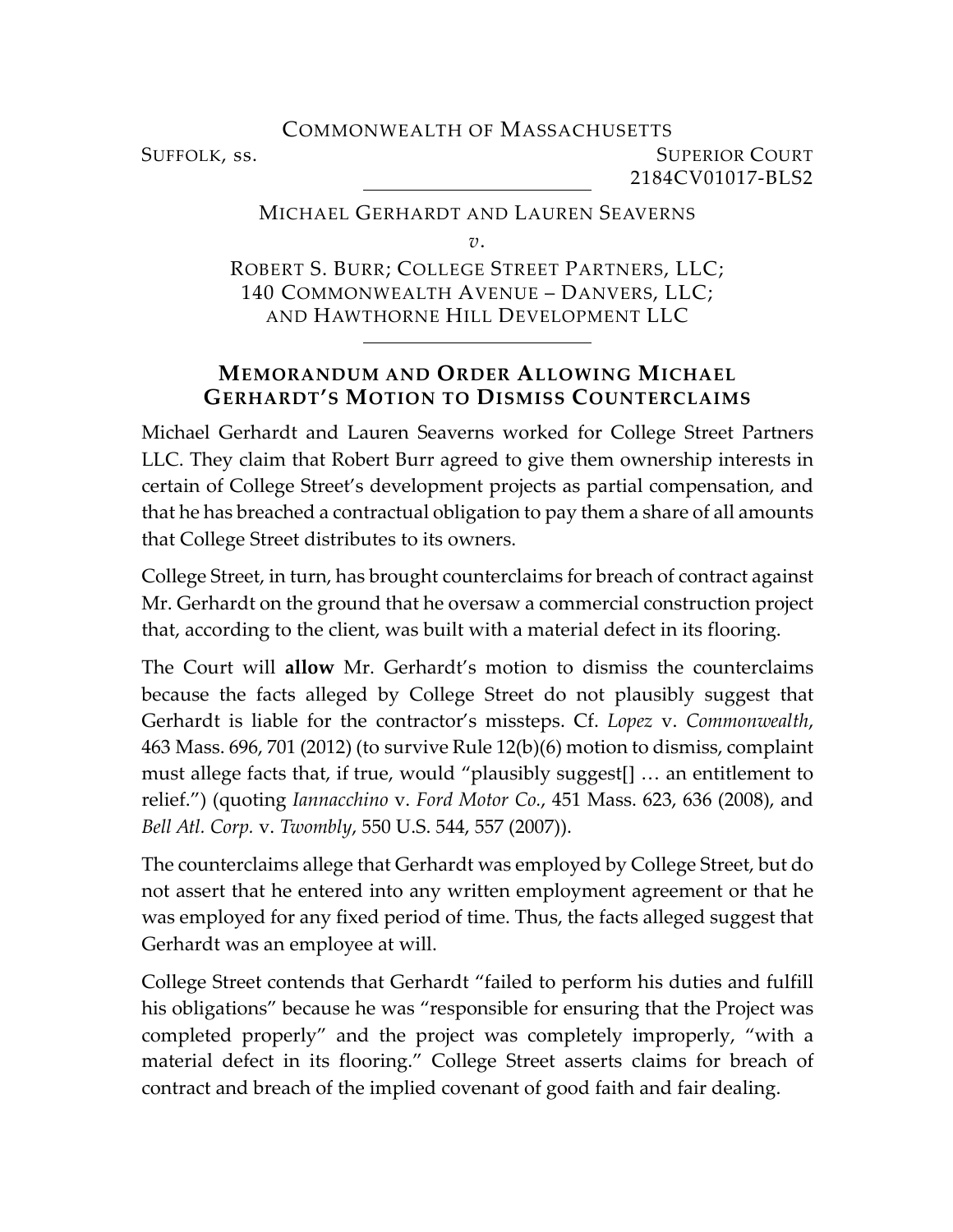These allegations fail to state a viable claim for breach of contract or for negligence because they do not plausibly suggest that Gerhardt failed to exercise reasonable care and skill in carrying out his job, or that Gerhardt is strictly liable for any construction defect in the Project.

Under Massachusetts law, any contract includes an implicit warranty or promise "to do a workmanlike job and to use reasonable and appropriate care and skill in doing it." *Herbert A. Sullivan, Inc.* v. *Utica Mut. Ins. Co.*, 439 Mass. 387, 395–396 (2003), quoting *Abrams* v. *Factory Mut. Liab. Ins. Co.*, 298 Mass. 141, 143 (1937). "Although the duty arises out of the contract and is measured by its terms, negligence in the manner of performing that duty as distinguished from mere failure to perform it, causing damage, is a tort." *Id.* at 396, quoting *Abrams*, 298 Mass. at 144. Thus, whether a party "has satisfied a contractually imposed duty to use reasonable care is tested by reference to ordinary principles of negligence." *Chow* v. *Merrimack Mut. Fire Ins. Co.*, 83 Mass. App. Ct. 622, 627 (2013).

The implicit duty to do a workmanlike job does not impose strict liability. "The law demands reasonable care, not perfection." *Sarkisian* v. *Concept Restaurants, Inc.*, 471 Mass. 679, 683 (2015).

Furthermore, the allegation that Gerhardt was the project manager responsible for overseeing the work by the construction contractor does not plausibly suggest that he can be held liable for negligence by the contractor, in the absence of any allegation that Gerhardt could control the manner in which the contractor installed the flooring. See *Herbert A. Sullivan*, 439 Mass. at 407–408 (someone who hires an independent contract is generally not liable for harm caused by contractor's negligence, unless they "retained some control over the manner in which the work was performed").

College Street's conclusory assertions that Gerhardt breach a contractual obligation cannot salvage this claim. When deciding a motion to dismiss under Rule 12(b)(6), a court must "look beyond the conclusory allegations in the complaint and focus on whether the factual allegations plausibly suggest an entitlement to relief." *Maling* v. *Finnegan, Henderson, Farabow, Garrett & Dunner, LLP*, 473 Mass. 336, 339 (2015), quoting *Curtis* v. *Herb Chambers I-95, Inc.*, 458 Mass. 674, 676 (2011). In other words, the court must accept as true only the facts alleged in the complaint, not any "legal conclusions cast in the form of factual allegations." *Sandman* v. *Quincy Mut. Fire Ins. Co*., 81 Mass. App. Ct. 188, 189 (2012).